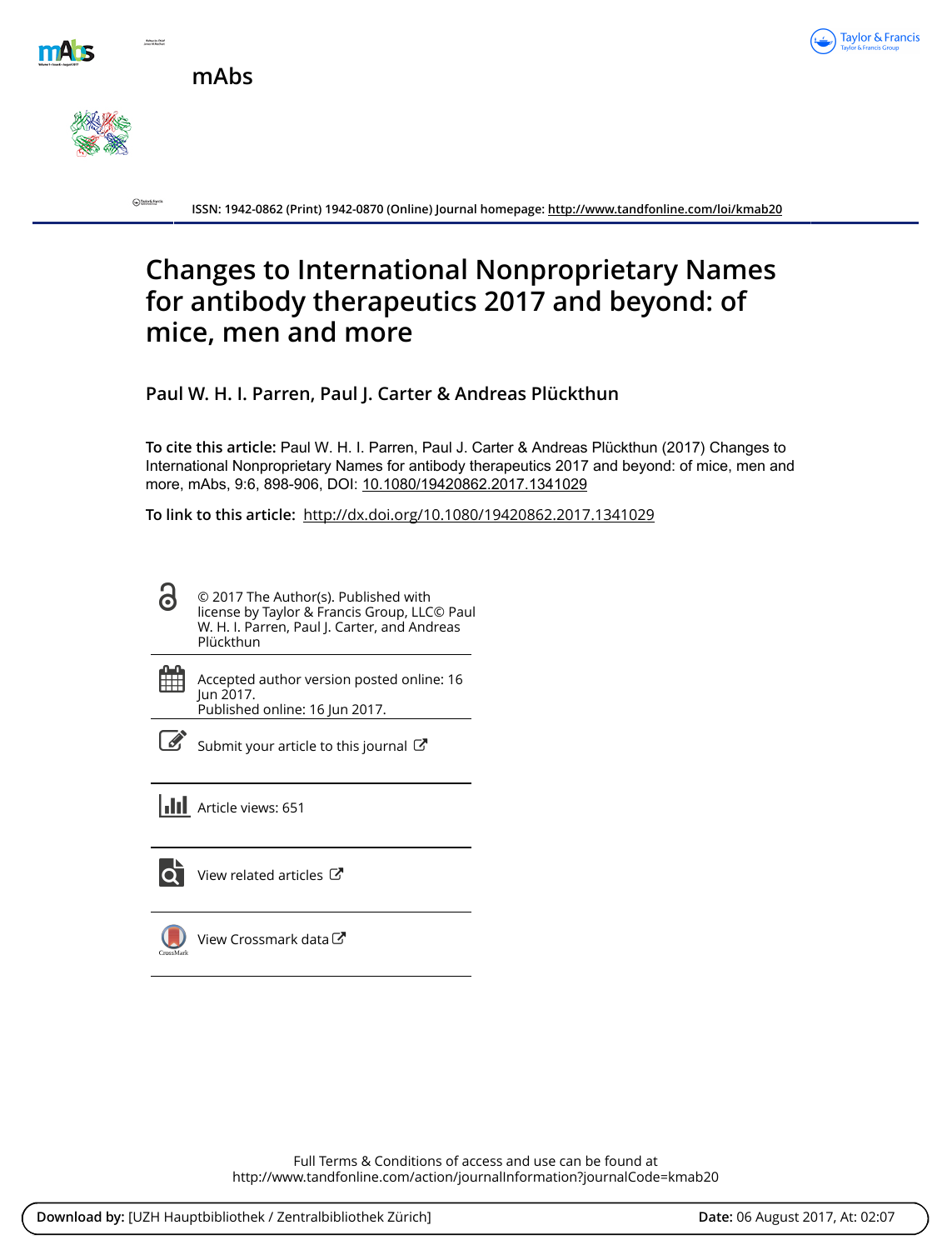#### **PERSPECTIVE**

**a** OPEN ACCESS

Check for updates

Taylor & Francis Taylor & Francis Group

# Changes to International Nonproprietary Names for antibody therapeutics 2017 and beyond: of mice, men and more

P[a](#page-1-0)ul W. H. I. Parren<sup>a,b,c</sup>, Paul J. Carter<sup>a[,d](#page-1-1)</sup>, and Andreas Plückthun<sup>a[,e](#page-1-1)</sup>

<sup>a</sup>The Antibody Society, Framingham, MA, USA; <sup>b</sup>Genmab, Utrecht, the Netherlands; <sup>c</sup>Department of Immunohematology and Blood Transfusion, Leiden University Medical Center, Leiden, the Netherlands; <sup>d</sup>Department of Antibody Engineering, Genentech Inc., South San Francisco, CA, USA; <sup>e</sup>Department of Biochemistry, University of Zurich, Zurich, Switzerland

#### ABSTRACT

Active pharmaceutical substances require an International Nonproprietary Name (INN) assigned by the World Health Organization (WHO) to obtain market authorization as a medicinal product. INNs are selected to represent a unique, generic name for a drug enabling unambiguous identification by stakeholders worldwide. INNs may be requested after initiating clinical development of an investigational drug. Pharmaceutical classes are indicated by a common stem or suffix. Currently, INNs for monoclonal antibody-based drugs are recognized by the suffix, -mab, preceded by a source infix such as -xi- (chimeric), -zu- (humanized) or -u- (human) designating the species from which the antibody was derived. However, many technological advances have made it increasingly difficult to accurately capture an antibody's source in its name. In 2014, the WHO and the United States Adopted Names (USAN) Council approached this challenge by implementing changes to antibody source infix definitions. Unfortunately, gaps and ambiguities in the definitions and procedures resulted in inconsistent source category assignments and widespread confusion. The Antibody Society, extensively supported by academic and industry scientists, voiced concerns leading to constructive dialog during scheduled consultations with WHO and USAN Council representatives. In June 2017, the WHO announced that use of the source infix will be discontinued for new antibody INNs effective immediately. We fully support this change as it better aligns antibody INNs with current and foreseeable future innovations in antibody therapeutics. Here we review the changes implemented. Additionally, we analyzed antibody INNs recently assigned under the previous 2014 definitions and provide recommendations for further alignment.

# Introduction

"The best laid schemes o' mice an' men / Gang aft a-gley." This line of the well-known poem by Robert Burns<sup>[1](#page-6-0)</sup> eloquently expresses the notion that things, even though carefully planned, can often go wrong. In fact, this is what happened with wellintended changes to the definitions used to assign the source infix (substem) for (generic) INN and USAN for antibody therapeutics (see appendix for details). Specific concerns with respect to the changes in the INN and USAN source designa-tions have previously been discussed in detail elsewhere.<sup>[2](#page-6-1)</sup>

# Contemporary INNs lack transparency and consistency in source infix designations

The WHO and the USAN Council are not, to our knowledge, planning to change recommended INNs previously issued under the 2014 definitions. Therefore, we considered it important to reinvestigate nomenclature practices for contemporary INNs to identify and highlight shortcomings. We systematically analyzed all INN for antibody therapeutics as they occur in the most recent 2017 INNs Recommended List  $(RL77)<sup>3</sup>$  $(RL77)<sup>3</sup>$  $(RL77)<sup>3</sup>$  The results summarized in [Table 1](#page-2-0) reinforce our previous

 $concerns<sub>1</sub><sup>2,4</sup>$  $concerns<sub>1</sub><sup>2,4</sup>$  $concerns<sub>1</sub><sup>2,4</sup>$  and show that multiple inconsistencies occur for antibodies with a chimeric or humanized source designation. The four antibodies at the top of [Table 1](#page-2-0) all received a chimeric  $(-xi)$  or mixed  $(-xizu)$  INN designation; the latter referring to antibodies containing both a chimeric and a humanized heavy or light chain. Dinutuximab beta is based on mouse variable (V) domains fused to human constant (C) domains and therefore represents a genuine chimeric antibody generated via clas-sic domain exchange.<sup>[5](#page-6-3)</sup> The other three antibodies categorized as chimeras or mixed by their INNs, in contrast, were humanized using common methods. $6-8$  The chimeric designation of andecaliximab highlights the drawbacks of using linear sequence homology to categorize therapeutic antibodies by source. For this antibody, a humanization procedure was used that employs non-contiguous human framework regions (FRs) aimed at minimizing T cell epitope content and reducing immunogenicity risks.<sup>6,9</sup> Next, rozanolixizumab represents the INN with the least transparent source designation in RL77. Despite its mixed source -xizu- designation and its annotation as a "humanized and chimeric antibody," the INN description (i.e. additional information published by  $WHO$ ),<sup>[3](#page-6-2)</sup> only shows alignments of rozanolixizumab's variable region sequences

<span id="page-1-1"></span><span id="page-1-0"></span>Downloaded by [UZH Hauptbibliothek / Zentralbibliothek Zürich] at 02:07 06 August 2017 Downloaded by [UZH Hauptbibliothek / Zentralbibliothek Zürich] at 02:07 06 August 2017

#### ARTICLE HISTORY

Received 7 June 2017 Accepted 7 June 2017

#### **KEYWORDS**

Chimeric; drug development; humanization; immunotherapy; International Nonproprietary Name; INN; monoclonal antibody; therapeutic antibody; USAN; World Health Organization

permits non-commercial re-use, distribution, and reproduction in any medium, provided the original work is properly cited, and is not altered, transformed, or built upon in any way.

CONTACT Paul W. H. I. Parren [paul.parren@antibodysociety.org](mailto:paul.parren@antibodysociety.org) R&D, Genmab, Yalelaan 60, Yalenlaan 60, Utrecht 3584 CM, the Netherlands. Published with license by Taylor & Francis Group, LLC. © Paul W. H. I. Parren, Paul J. Carter, and Andreas Plückthun This is an Open Access article distributed under the terms of the Creative Commons Attribution-NonCommercial-NoDerivatives License [\(http://creativecommons.org/licenses/by-nc-nd/4.0/\)](http://creativecommons.org/licenses/by-nc-nd/4.0/), which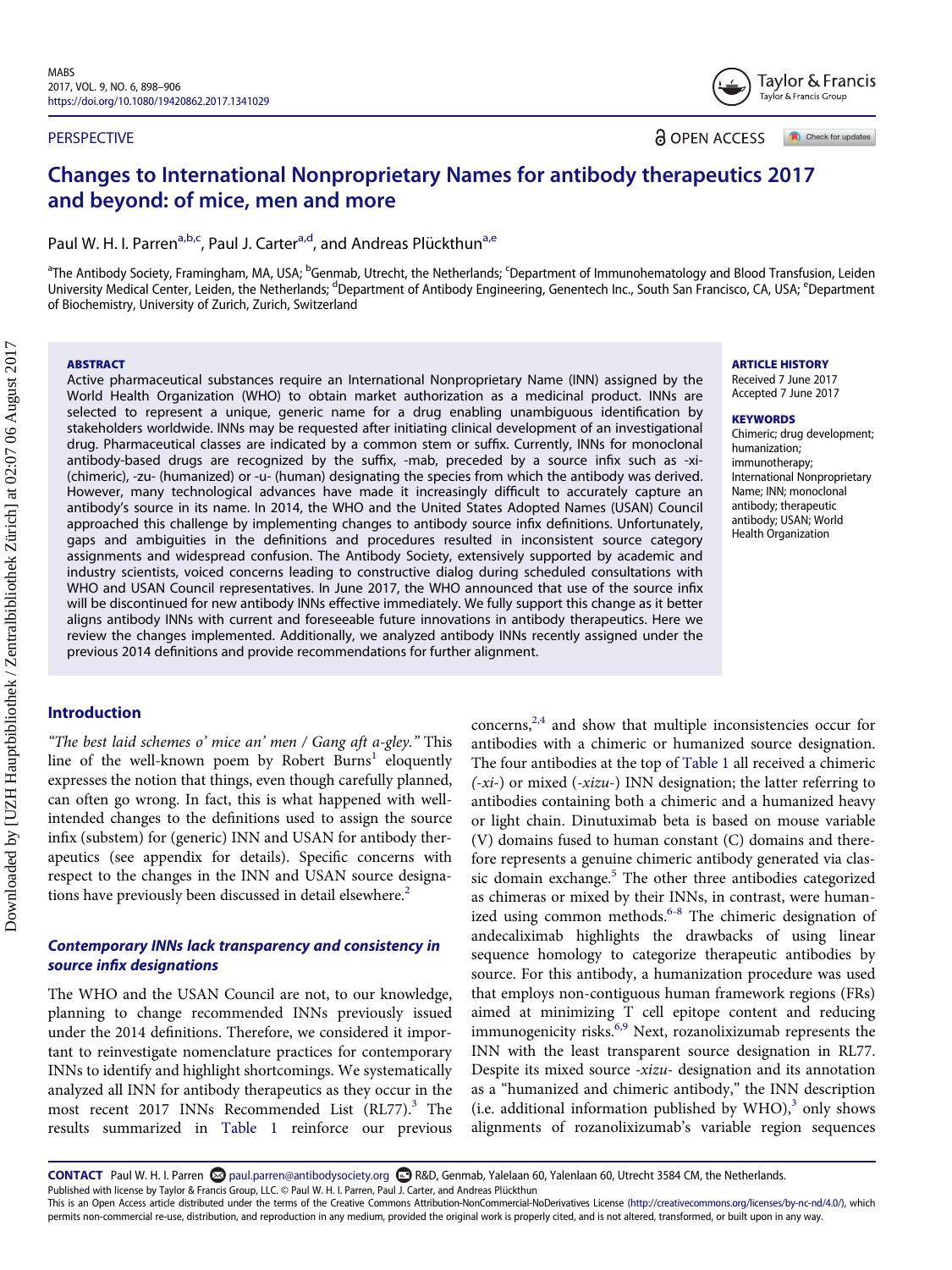Table 1. Antibody names in Recommended INN: List 77. Table 1. Antibody names in Recommended INN: List 77.

<span id="page-2-1"></span><span id="page-2-0"></span>

|                             | Refs            | $\frac{8}{3}$                                                                                                                                                             | $\overline{e}$<br>38<br>57<br>$\frac{9}{2}$<br>9<br>Ę                                                              | $\frac{6}{2}$<br>$\frac{2}{3}$                                                                                                                                                                                       | 45, 46<br>48<br>49<br>43<br>44<br>47                                                                                                                         | 55, 56<br>51, 52<br>50<br>54<br>53                                                                                                                                                                                                         | 58<br>59<br>57                                                                                                                                                                                                  |
|-----------------------------|-----------------|---------------------------------------------------------------------------------------------------------------------------------------------------------------------------|--------------------------------------------------------------------------------------------------------------------|----------------------------------------------------------------------------------------------------------------------------------------------------------------------------------------------------------------------|--------------------------------------------------------------------------------------------------------------------------------------------------------------|--------------------------------------------------------------------------------------------------------------------------------------------------------------------------------------------------------------------------------------------|-----------------------------------------------------------------------------------------------------------------------------------------------------------------------------------------------------------------|
| <b>Notes</b>                | Technology used | Humanized by Antitope's Composite Human Antibody technology<br>Humanized mouse Ab; Antibody-drug conjugate<br>Humanized mouse Ab<br>Thimeric mouse Ab<br>Humanized rat Ab | Humanized mouse Ab<br>Humanized mouse Ab<br>Humanized mouse Ab<br>Humanized mouse Ab<br><b>Humanized rabbit Ab</b> | Human Fab, cloned from B cells from a patient with autoimmune<br>Humanized mouse Ab; Antibody-drug conjugate<br>Humanized mouse Ab (Kalobios Humaneering)<br>disease; DVD bispecific antibody<br>Humanized mouse Fab | Humanized mouse Ab; Antibody-drug conjugate<br>Humanized mouse Ab; Antibody-drug conjugate<br>Humanized mouse Ab<br>Humanized mouse Ab<br>Humanized mouse Ab | Human Biolnvent n-CoDeR phage display library; Antibody-drug conjugate<br>Human Biolnvent n-CoDeR phage display; Antibody-drug conjugate<br>Kirin-Medarex KM mouse platform<br>Phylos ProFusion mRNA display<br>Abgenix Xenomouse platform | Phylos ProFusion mRNA display; DVD bispecific antibody<br>/eterinary use Rat Ab caninized by Nexvet PETization<br>Morphosys HuCal phage library<br>Guided selection phage display<br>Regeneron Velocimmune mice |
| Light chain VL <sup>a</sup> | Homology (%)    | 87.4<br>86.3<br>76<br>82                                                                                                                                                  | 86.9<br>85.3<br>86.2<br>85.3<br>$\approx$                                                                          | 82.1 (Fab 1)<br>92.6 (Fab 2)<br>91.6<br>81.8                                                                                                                                                                         | 83.8<br>86.3<br>82.2<br>85.1<br>$80\,$                                                                                                                       | 89.9<br>87.9<br>97.9<br>90.7<br>96                                                                                                                                                                                                         | 95.8 (Fab 1)<br>90.5 (Fab 2)<br>76.8<br>94.7<br>90                                                                                                                                                              |
|                             | Top hit species | Mus musculus<br>Mus musculus<br>Homo sapiens<br>Homo sapiens<br>Mus musculus                                                                                              | Homo sapiens<br>Homo sapiens<br>Homo sapiens<br>Homo sapiens<br>Homo sapiens                                       | Homo sapiens<br>Homo sapiens<br>Homo sapiens<br>Homo sapiens                                                                                                                                                         | Homo sapiens<br>Homo sapiens<br>Homo sapiens<br>Homo sapiens<br>Homo sapiens                                                                                 | Homo sapiens<br>Homo sapiens<br>Homo sapiens<br>Homo sapiens<br>Homo sapiens                                                                                                                                                               | Rattus norvegicus<br>Homo sapiens<br>Homo sapiens<br>Homo sapiens<br>Homo sapiens                                                                                                                               |
| Heavy chain VH <sup>ª</sup> | Homology (%)    | 86.5<br>82.5<br>84.5<br>90.8<br>83.3                                                                                                                                      | 81.6<br>82.7<br>85.7<br>81.4<br>85.7                                                                               | 81.6 (Fab 1)<br>88.8 (Fab 2)<br>72.9<br>91.8                                                                                                                                                                         | 92.9<br>81.6<br>82.7<br>84.5<br>85.7                                                                                                                         | 92.9<br>92.9<br>94.9<br>99<br>$86\,$                                                                                                                                                                                                       | 85.7 (Fab 2)<br>93.9 (Fab1)<br>94.9<br>87.9<br>74.2                                                                                                                                                             |
|                             | Top hit species | Mus musculus<br>Homo sapiens<br>Mus musculus<br>Homo sapiens<br>Homo sapiens                                                                                              | Homo sapiens<br>Homo sapiens<br>Homo sapiens<br>Homo sapiens<br>Homo sapiens                                       | Homo sapiens<br>Homo sapiens<br>Homo sapiens<br>Homo sapiens                                                                                                                                                         | Homo sapiens<br>Homo sapiens<br>Homo sapiens<br>Homo sapiens<br>Homo sapiens                                                                                 | Homo sapiens<br>Homo sapiens<br>Homo sapiens<br>Homo sapiens<br>Homo sapiens                                                                                                                                                               | Homo sapiens<br>Homo sapiens<br>Homo sapiens<br>Homo sapiens<br>Homo sapiens                                                                                                                                    |
|                             | Common name     | SHR-1210<br>UCB-7665<br>ABT-806<br>GS-5745<br>Ch14.18                                                                                                                     | GSK-2398852<br>DAC HYP<br>ALD-403<br>SelG1<br><b>7E9</b>                                                           | ABT-981, SK48-E26,<br>KB004, IIIA4<br>$CP-771$                                                                                                                                                                       | ABBV-399, ABT-700<br>SYD985, 4D5-8<br><b>OMP-131R10</b><br>SHR-1314<br>hRS7                                                                                  | AMG-139, MEDI2070<br>ABT-555, AE12-1Y<br>KRN-23, UX-023<br>BAY 1129980<br>BAY 1179470                                                                                                                                                      | D2E7, A-1230717, ABT-122<br>REGN 2222, SAR438584<br>PF-05082566<br>$NV-01$                                                                                                                                      |
|                             | Antibody INN    | depatuxizumab mefadotin<br>dinutuximab beta<br>rozanolixizumab<br>andecaliximab<br>camrelizumab                                                                           | daclizumab beta<br>fremanezumab<br>dezamizumab<br>crizanlizumab<br>eptinezumab                                     | gemtuzumab ozogamicin<br>fabotuzumab<br>utikizumab                                                                                                                                                                   | trastuzumab duocarmazine<br>telisotuzumab vedotin<br><b>osmantuzumab</b><br>vunakizumab<br>sacituzumab                                                       | lupartumab amadotin<br>aprutumab ixadotin<br>elezanumab<br>brazikumab<br>burosumab                                                                                                                                                         | suptavumab<br>utomilumab<br>remtolumab<br>ranevetmab                                                                                                                                                            |

<sup>a</sup> Antibody INNs for which a different top hit relative to the species stated in RL77 was found are highlighted in red. aAntibody INNs for which a different top hit relative to the species stated in RL77 was found are highlighted in red.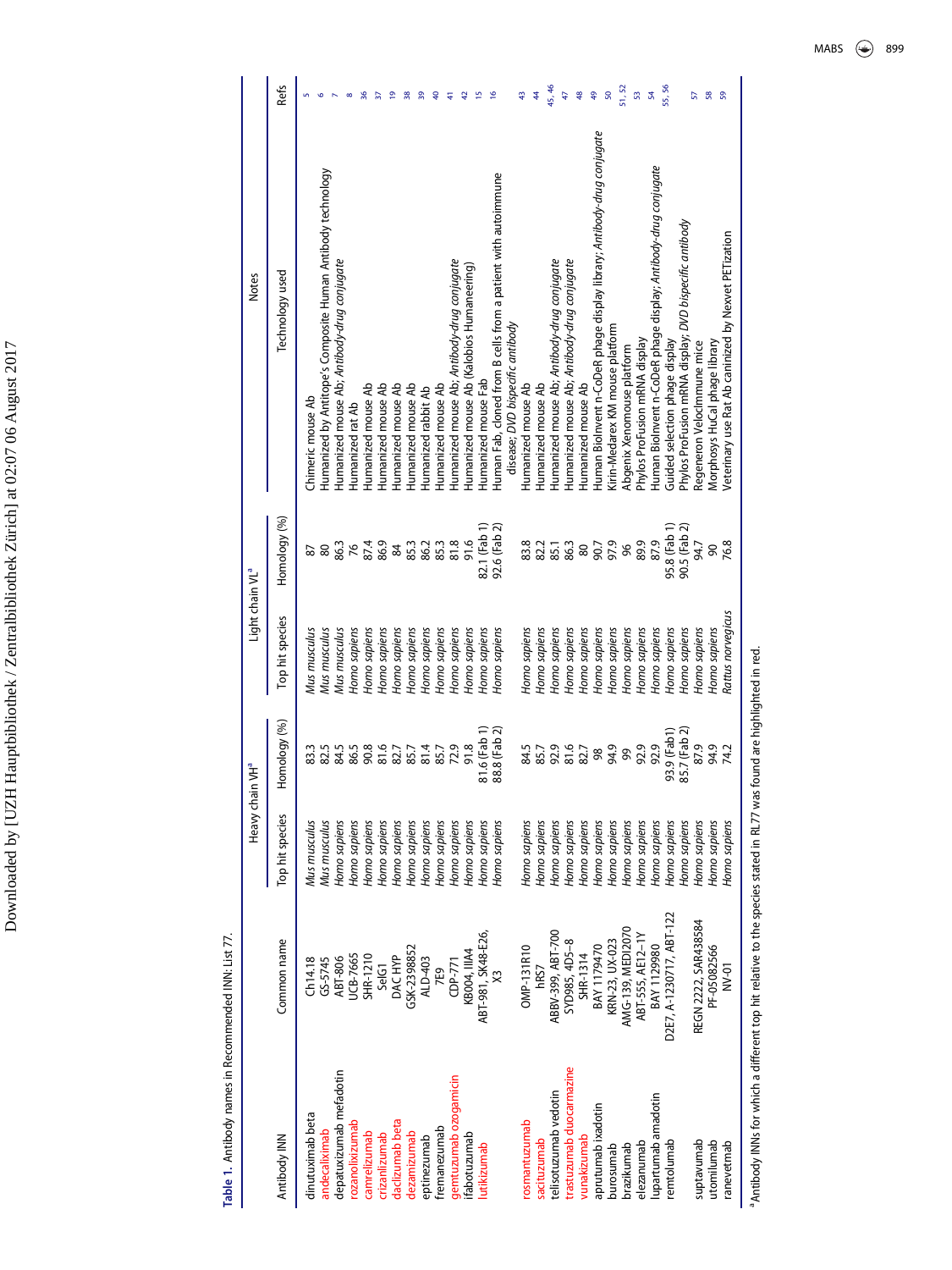with Homo sapiens VH and VL reference genes with 86.5 and 76% homology, respectively (ref. [3](#page-6-2) and [Table 1\)](#page-2-0). The IMGT/ DomainGapAlign searches saved for rozanolixizumab in  $IMGT/mAb-DB<sup>10,11</sup>$  $IMGT/mAb-DB<sup>10,11</sup>$  $IMGT/mAb-DB<sup>10,11</sup>$  also exclusively show the same human reference genes. So if the reference genes are human, then what is the mixed source designation based on? Notably, rerunning the IMGT reference gene database search as described in Methods reveals that the light chain aligns more closely to macaque VL genes with 7 Macaca mulatta reference alleles showing slightly greater homology compared with the first human VL hit (i.e., 77–79% versus 76%, respectively; [Table 2](#page-3-0)). Differences are subtle, however, with rozanolixizumab VL showing 20 amino acid changes in FR1- FR3 compared with both the top macaque (i.e., IGKV1-13 01 with 9 changes in FR1-3 and 11 in complementary-determining region (CDR)1–2) as well as the top human (i.e., IGKV1–17 01 with 8 changes in FR1–3 and 12 in CDR1–2) reference allele hit in IMGT/DomainGapAlign. The lower score for the human references allele can therefore be attributed to a slightly greater dissimilarity of the CDR-L3 which, in fact, was grafted from the parental rat antibody during humanization. Rozanolixizumab's light chain, therefore, reasonably should also have obtained a humanized source designation. Unexpectedly, it was assigned a mixed chimeric stem instead which, in addition, is at odds with the documentation provided by WHO about this particular INN.<sup>[3](#page-6-2)</sup> Multiple inconsistencies were also found for 10 of 14 antibodies with a humanized INN designation upon redoing the IMGT/Domain-GapAlign search ([Table 2](#page-3-0)). In most cases, we obtained a macaque reference gene as a top hit instead of the human gene listed, although in 2 instances mouse reference genes were also found.

There may be multiple explanations for the observed inconsistencies. First, there is no precise definition of what constitutes "closer to human than to other species" in the reference database search. Presumably, an INN examiner may determine that a sequence aligns most closely to a human reference gene even if non-human genes score slightly higher but the observed homology is of similar magnitude (see appendix). This may be of particular relevance if the result is affected by differential alignment in CDR sequences. Macaque reference genes, for example, may obtain a higher IMGT/DomainGapAlign score through a closer homology with rodent CDRs or, due to an artifact of the local alignment algorithm by having no identity or similarity in the V gene termini (CDR3 and FR3), even though alignment for the corresponding region in the human counter-part is better.<sup>[2](#page-6-1)</sup> However, such subjectivity in assigning an appropriate source category is highly problematic as discussed above ([Table 1](#page-2-0)). Second, results may vary over time as the composition of the IMGT gene reference database changes due to additional genome sequences becoming available in which specifically the addition of macaque germline reference genes with high allelic variation is of concern.<sup>[2](#page-6-1)</sup> Finally, inconsistencies will occur when an INN for an antibody contained in a novel compound was issued before the 2014 change in source definitions. This is exemplified by gemtuzumab ozogamicin. The INN for the antibody portion of this antibody-drug conjugate (ADC) was issued in 2001 without its sequence being made available.<sup>[12](#page-7-14)</sup> In fact, sequences have only been systematically disclosed in the INN description since RL57 released in 2007.<sup>[13](#page-7-15)</sup> The subjectivity and time-dependence of antibody INNs creates undesired uncertainties with respect to predicting and interpreting INN source categories.

As noted, the USAN definition differs from INN by using an 85% sequence cut-off definition for distinguishing chimeric from humanized antibodies (appendix). When using the USAN definition, only 8 of 19 antibody heavy chains and 9 of 19 light chains would have obtained a humanized designation. Interestingly, rozanolixizumab's nomenclature would be consistent with USAN's definitions for a mixed source antibody. This antibody however has not been assigned a  $USAN$ ,<sup>[14](#page-7-16)</sup> so the pre-existence of a USAN cannot explain the discrepancies described.

Examining the 8 human antibodies in RL77, we observe no discrepancies, which is as expected due to the absence of a definition [\(Fig. 1](#page-4-0); appendix). Ironically, the only antibody in RL77 derived from an immune response in a human individual (i.e., the second Fab in the bispecific DVD lutikizumab was cloned from a patient with auto-immune disease $^{15,16}$ ) did not earn the antibody a (mixed) human INN

```
Table 2. Inconsistencies in source infix designations analyzed for antibodies from RL77.
```

|                          |                                                     | Heavy chain                        |                                                | Light chain                                         |                                    |                                                |
|--------------------------|-----------------------------------------------------|------------------------------------|------------------------------------------------|-----------------------------------------------------|------------------------------------|------------------------------------------------|
| Antibody INN             | Top hit species<br>(searched May 2017) <sup>a</sup> | Homology to top<br>hit species (%) | If different, homology to<br>closest human (%) | Top hit species<br>(searched May 2017) <sup>a</sup> | Homology to top<br>hit species (%) | If different, homology to<br>closest human (%) |
| andecaliximab            | Mus musculus                                        | 82.5                               | 71.1                                           | Macaca mulatta                                      | 81.1                               | 80                                             |
| rozanolixizumab          | Homo sapiens                                        | 86.5                               |                                                | Macaca mulatta                                      | 79.0 <sup>b</sup>                  | 76                                             |
| camrelizumab             | Homo sapiens                                        | 90.8                               |                                                | Macaca mulatta                                      | 87.6                               | 87.4                                           |
| crizanlizumab            | Homo sapiens                                        | 81.6                               |                                                | Macaca mulatta                                      | 87.1                               | 86.9                                           |
| daclizumab beta          | Macaca fascicularis                                 | 83.7                               | 82.7                                           | Homo sapiens                                        | 84.0                               |                                                |
| dezamizumab              | Homo sapiens                                        | 85.7                               |                                                | Macaca mulatta                                      | 86.3                               | 85.3                                           |
| gemtuzumab ozogamicin    | Mus musculus                                        | 77.1                               | 72.9                                           | Homo sapiens                                        | 81.9                               |                                                |
| lutikizumab              | Fab 1- Homo sapiens                                 | 81.6                               |                                                | Macaca mulatta                                      | 82.4                               | 82.1                                           |
|                          | Fab 2- Homo sapiens                                 | 88.8                               |                                                | Macaca mulatta                                      | 94.4                               | 92.6                                           |
| rosmantuzumab            | Homo sapiens                                        | 84.5                               |                                                | Macaca mulatta                                      | 83.9                               | 83.8                                           |
| sacituzumab              | Homo sapiens                                        | 85.7                               |                                                | Mus musculus                                        | 83.2                               | 82.2                                           |
| trastuzumab duocarmazine | Homo sapiens                                        | 81.6                               |                                                | Macaca mulatta                                      | 86.5                               | 86.3                                           |
| vunakizumab              | Macaca fascicularis                                 | 84.7                               | 82.7                                           | Mus musculus                                        | 81.9                               | 80                                             |

<span id="page-3-1"></span><sup>a</sup> Results that differ from the closest reference gene or allele species shown in RL77 and as referenced in the IMGT/mAb-DB INN database are shown in red. New search was performed as stated in Methods. The homology to the closest human reference gene or allele is provided.

<span id="page-3-2"></span>bSearch provides 7 Macaca mulatta reference alleles that have greater homology than the Homo sapiens reference allele.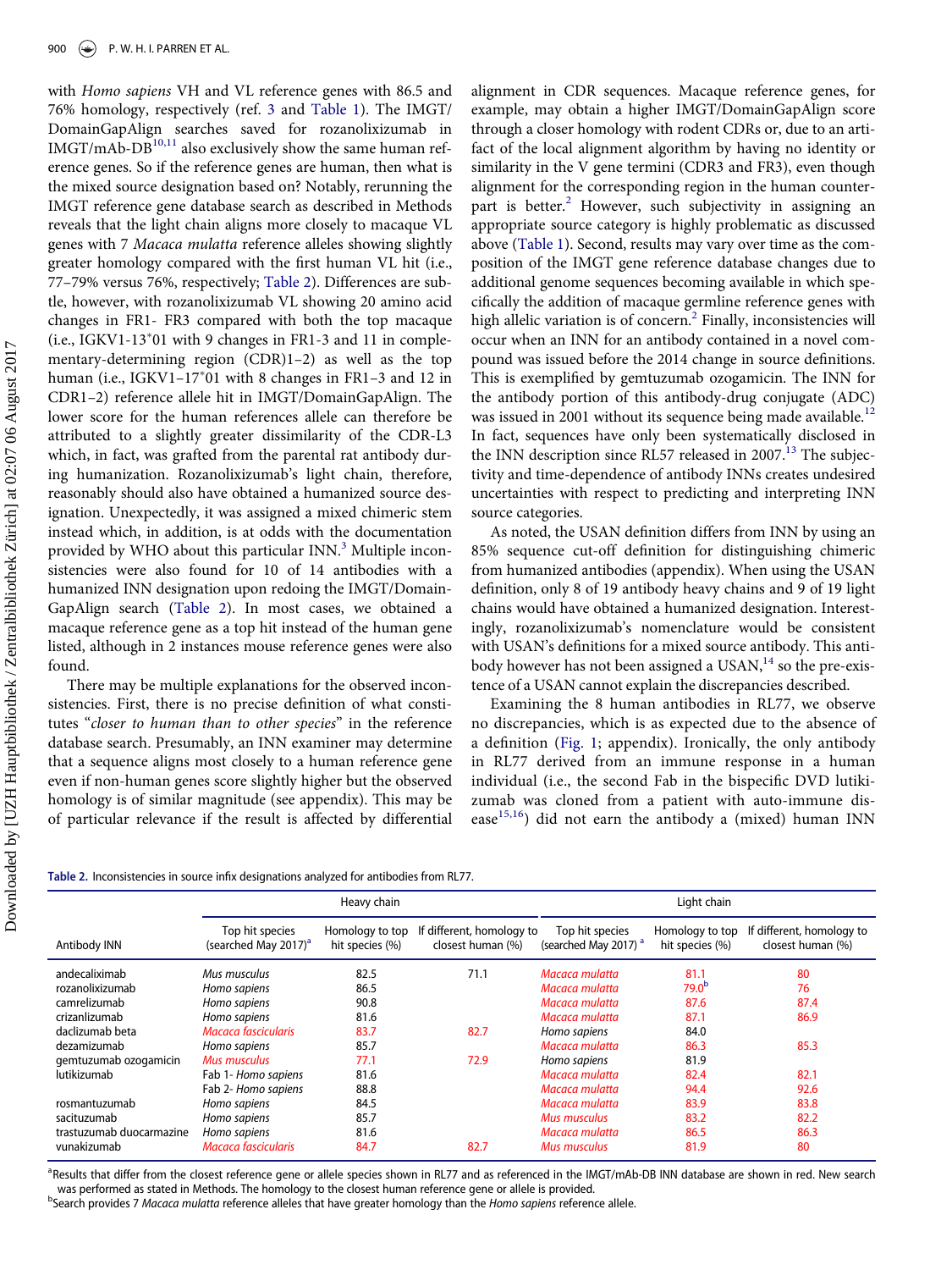<span id="page-4-0"></span>

Figure 1. The INN source substem for therapeutic antibodies. Antibody INNs issued until June 2017 (with the exception of the first antibody INN muromonab-CD3) contain a source infix designating the species. The antibody's origin determined the source infix until 2014. For antibody INN issued between 2014 and early 2017, the source infix was determined using a sequence alignment procedure, which led to inconsistent source infix designations for chimeric and humanized antibodies. No definitions to determine a human source existed (see appendix).

designation. The wide range of technologies used to access human sequences for generating therapeutic antibodies is noteworthy. These technologies include mRNA-display, multiple distinct phage-display and several distinct transgenic mice platforms [\(Table 1\)](#page-2-0), and exemplify that therapeutic antibodies can have many origins ([Fig. 2](#page-4-1)). Additional similar technologies, often used in conjunction, are being used to fill early pharmaceutical development pipelines. INNs requests for such antibodies can be expected for submission in the near future.

In summary, therapeutic antibody INNs as well as the accompanying description published in the INN Recominfix designations for chimeric and humanized antibodies.

<span id="page-4-1"></span>

Figure 2. An expanding toolbox for the generation of therapeutic antibodies that meet modern biopharmaceutical requirements. Therapeutic antibodies can be generated in many ways and capturing an antibody's source in a single syllable is therefore no longer possible.

#### Fixing the source infix

On behalf of its members and scientists who signed an online petition, The Antibody Society engaged in discussions with the WHO INN expert group and representatives from the USAN Council and Food and Drug Administration (FDA) during the  $62<sup>nd</sup>$  open consultation on INN for Pharmaceutic Substances in April 2016 and an ad hoc meeting on Biologicals in September 2016.[4,17](#page-6-8) The Antibody Society, in collaboration with key stakeholders, developed proposals to revise the INN system to provide scientifically sound, distinguishing names for therapeutic antibodies in current and future development.

Two potential solutions were discussed. The first was to drop the use of the source infix and sequence alignments to categorize antibodies altogether. The second was to improve the current system, for example by generating a new expanded 'engineered' source infix which should take current and future developments in antibody generation technologies into account. Although no general consensus was reached at the workshop, dropping the source infix was a favored solution.<sup>[17](#page-7-17)</sup> Removing the source infix would, as a side effect, create more flexibility in the assignment of INNs. This is important as it was noted that, due the large increase in applications for biologicals, it is becoming increasingly difficult to design new distinguishable INNs.[17](#page-7-17)

After considering all options, the WHO announced it was decided at the 64<sup>th</sup> consultation on INN for Pharmaceutical Substances held April 4–7, 2017 in Geneva, Switzerland that they will discontinue the use of the source infix in antibody INNs.[18](#page-7-18) The make-up of previous and new antibody INN nomenclature rules are summarized in [Fig. 3](#page-5-0).

#### Antibody INNs: Beyond the source infix

The target infix (substem A) is determined by the target (mole-cule, cell or organ) class.<sup>[17](#page-7-17)</sup> The information provided by a single syllable can only in very general terms describe the intended target for an antibody, especially as an antibody's target molecule is often expressed on multiple cells in multiple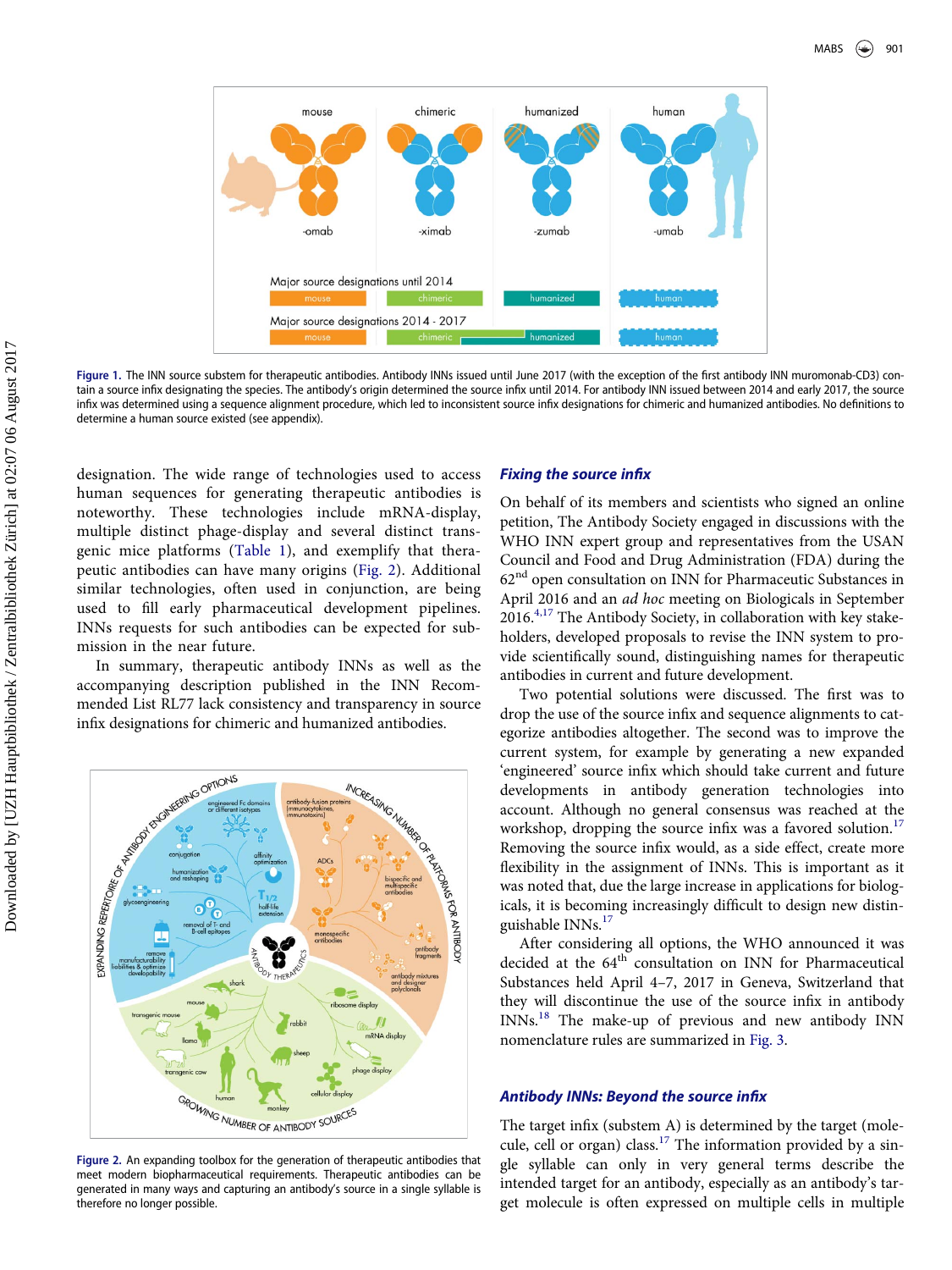<span id="page-5-0"></span>

Figure 3. Antibody INN ABC. The general naming scheme for antibody INN before 2017 is compared with the new system. Prior to 2017, the random prefix was followed by a target infix (substem A) of which -t(u)- for tumor, -l(i)- for immunomodulatory, -c(i)- for cardiovascular, and -k(i)- for interleukin represented major classes. The source infix (substem B) indicated the source of which -xi- for chimeric, -zufor humanized and -u- for human represented major classes (see the Bioreview  $(2014)^{27}$  for complete listing). In the new scheme, the source infix designating the species has been discontinued as recommended by the INN expert group during<br>the 64<sup>th</sup> INN Consultation.<sup>[18, 60](#page-7-18)</sup> To avoid confusion with earlier schemes, -ta- now designates tumor antigen. Furthermore, -ba- designates bacterial, -ami- serum amyloid protein(SAP)/amyloidosis, -ci- cardiovascular, -fung- fungal, -gros- skeletal muscle mass-related growth factors and receptors, -ki- interleukin, -li- immunomodulating, -ne- neural, -os- bone, -toxa- toxin and -vi- viral. The source infix -vet- for veterinary use antibodies is retained and added to the 'target' infix list. The suffix -mab represents the common stem for antibody therapeutics.<sup>[18](#page-7-18)</sup>

organs. In addition, since therapeutic antibodies may be developed for additional or different indications after the INN has been assigned, the INN is not always consistent with the disease target. For example, rituximab includes the -tu- target infix consistent with its oncology but not inflammatory disease indications. Discontinuation of the target infix was discussed as a means of generating further flexibility in generating clearly dis-tinct INNs for antibodies.<sup>[17](#page-7-17)</sup> Overall, arguments for discontinuing the target infix are less compelling and urgent than for the source infix. Optimizing or potentially discontinuing the use of the target infix should therefore be addressed in future discussions.

Antibody INNs may sometimes contain a second word $^{17}$  that is added to conjugates of antibodies with other molecules such as a toxin, chelator or chemical (e.g., the ADCs shown in [Table 1\)](#page-2-0). If the antibody also contains a radiolabel, the isotope is listed at the start of the INN (i.e., name of the isotope, element and isotope number followed by the generic antibody name). The INN does not contain a specific designation to specify that a substance is a fusion protein, although this is currently under discussion. Antibodies with identical amino acid sequence (or containing minor processing differences) but distinct glycosylation are provided with a new INN containing a Greek letter as a second word, e.g., daclizumab beta ([Table 1](#page-2-0)). This antibody was generated from a new cell line using a distinct manufacturing process generating carbohydrate species that are more homogenously fucosylated than the originator product Zenapax®(daclizumab), thereby reducing IgG Fc receptor IIIa binding and antibody-dependent cell-mediated cytotoxicity[.17,19](#page-7-17) Finally, the second word 'pegol' indicates PEGylated antibodies, e.g., certolizumab pegol.

The stem -mab has been used in INNs for all antibody-containing substances. However, the intention to introduce INNs for antibody-fusion proteins consisting of a single word containing the stem -fusp has been discussed. Although general consensus was not reached, it was decided to test the -fusp stem on 2 outstanding requests.<sup>[17](#page-7-17)</sup>

For recombinantly expressed polyclonal antibodies (also known as designer polyclonals), each antibody in the mixture will usually require a separate INN. However, this may not be appropriate for recombinant polyclonal antibodies manufactured using single batch production strategies. In a USAN, the suffix  $-pab^{20}$  $-pab^{20}$  $-pab^{20}$  may then be used, such as in rozrolimupab, which comprised 25 different recombinant anti-rhesus D antibodies.<sup>[21](#page-7-20)</sup> A suffix for such recombinant polyclonal drug substances is not available for INNs, but in view of future development should likely be considered.

#### Beyond INN

In some cases, a prefix may be added to specific antibody products to avoid medication errors and facilitate pharmacovigi-lance.<sup>[22](#page-7-21)</sup> The FDA, for example, included the prefix ado- to the ADC ado-trastuzumab emtansine (Kadcyla) to distinguish it from the non-drug conjugated trastuzumab. This is to mitigate the risk that the name is misread or mislabeled and to avoid administration of the wrong drug, which could lead to serious adverse events.<sup>[22,23](#page-7-21)</sup> Further use of prefixes for specific drugs should be considered as additional conjugates with the same antibody are being developed (e.g., trastuzumab duocarmazine [\(Table 1\)](#page-2-0)).

The addition of a Biological Qualifyer (BQ) to the INN has also been extensively discussed by WHO, the USAN Council and the FDA. It is envisioned that each biologic product, including originator products, related biologic products and biosimilars, would obtain an additional suffix. The WHO proposed the use of a random 4-letter code supplemented with a 2-digit checksum as a BQ, which should be used in conjunction with the INN to uniquely identify an antibody product to promote world-wide pharmacovigilance. $24$  The BQ would furthermore help the accurate identification of antibody products by health care providers and patients and avoid unintended substitution. Although the BQ is considered an important issue, details are still being worked out while a pilot program with regulators is being discussed.<sup>[17](#page-7-17)</sup> The FDA recently released an Industry Guidance document proposing the use of a 4-letter suffix as a biologic qualifier.<sup>[22,25](#page-7-21)</sup> Three biosimilar antibody products have so far been issued such a suffix, these include adolimumab-atto (Amjevita), infliximab-dyyb (Inflectra) and infliximab-abda (Renflexis). A further alignment between regulatory authorities will be essential to achieve consistency and maximal leverage of the approach.

#### Future perspectives

The WHO decision to discontinue the use of the source infix in antibody INNs is an important step forward and addresses the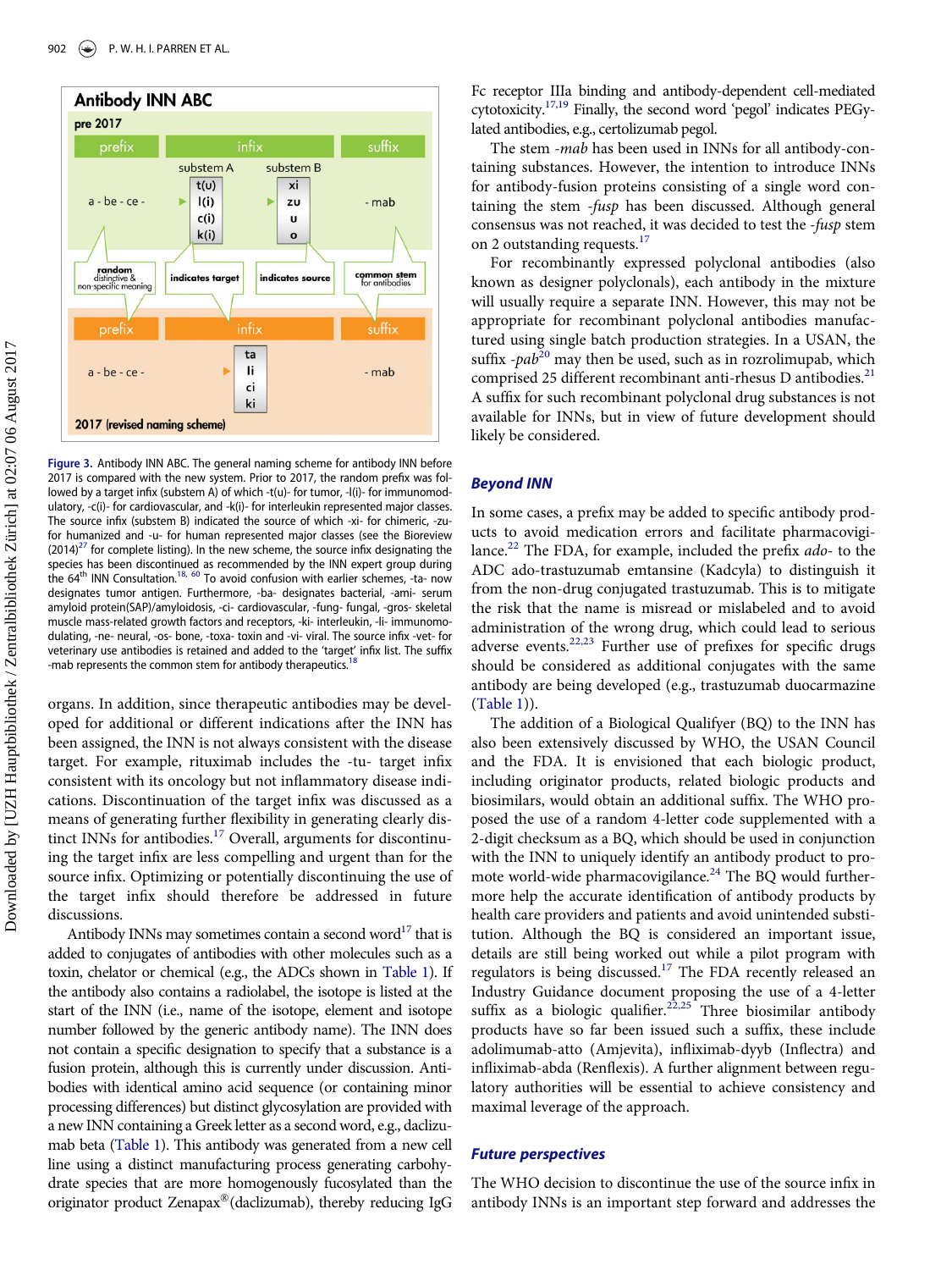concerns and objections raised by The Antibody Society on behalf of many academic and industry scientists in the antibody field.<sup>[2](#page-6-1)</sup> The new naming scheme accepted at the 64<sup>th</sup> Consultation has swiftly been implemented by WHO as we have learned that it has already been adopted in INNs currently proposed to applicants. Since the shortcomings of the 2014 source definitions extend to the Additional Information provided in the INN description (e.g., as in RL77 discussed here), we urge the WHO INN expert group to completely retire the use of categorizing therapeutic antibodies for source by using sequence alignments. The WHO announced that the INN description is envisioned to contain more extensive information on the antibody's origin and that information regarding the species on which the antibody's sequence is based will continue to be included in the definition for antibody INN.<sup>18</sup> We fully support the inclusion of more precise information of the antibody's origin and generation in the INN description. However, continuing the practice of describing antibodies as chimeric, humanized and human in the INN description on the basis of ambiguous and inconsistent definitions, in spite of discontinuing the source infix in the actual INN, would be a very poor solution that should be reconsidered. Going forward, we request the WHO to consider omitting the source infix from antibody INNs currently under discussion (e.g., INNs in the 2016 Proposed List PL116), $^{26}$  as well as to review anomalies in previously assigned INNs. Most importantly, discontinuing the use of sequence alignments to determine an antibody's origin in the INN description would allow the most complete resolution of the issue.

#### <span id="page-6-2"></span><span id="page-6-1"></span><span id="page-6-0"></span>Methods

#### <span id="page-6-8"></span>Database analysis of antibody INNs

<span id="page-6-5"></span><span id="page-6-4"></span><span id="page-6-3"></span>The antibody names in the Recommended INN: List  $77<sup>3</sup>$  $77<sup>3</sup>$  $77<sup>3</sup>$  were examined. The assigned VH and VL reference genes or alleles were searched in IMGT/mAb-DB<sup>34,35</sup> using the INN as "General Query" and examined in the IMGT/2D structure-DB card for the INNs using the link provided in the Table on the respective IMGT/mAb-DB result page. The saved IMGT/DomainGapAlign results were accessed using the links provided at the bottom in the box designating the V-domain of the heavy and light chain, respectively. This link provides the top 5 "Closest reference gene and allele(s) from the IMGT V domain directory." The top hit corresponds to the reference gene and species listed in RL77.<sup>[3](#page-6-2)</sup> The top hit and percentage homology are noted in [Table 1](#page-2-0) in this manuscript. Next, a new IMGT/DomainGap-Align search against the current databased was performed by scrolling to the top of the page and executing "Align and IMGT -gap my sequence(s)." Searches were performed against the database available in weeks 17 and 18 (2017). Antibodies for which a different top hit relative to the species stated in RL77 was found are highlighted in red in [Table 1](#page-2-0) and further details are provided in [Table 2](#page-3-0). Patent applications and patents can be accessed via <https://worldwide.espacenet.com/>.

## <span id="page-6-7"></span><span id="page-6-6"></span>Web-based materials

All links and searches in this manuscript were checked for accuracy at the time of writing. Since links may become

inoperative or linked information may be retired or changed, relevant copies are being kept on file at The Antibody Society and may be accessed in the "member's only" area on The Antibody Society's website (<http://www.antibodysociety.org>) or directly requested from the authors.

## Disclosure of potential conflicts of interest

The authors are employees (PWHIP and PJC) or are associated (AP) with companies that have a commercial interest in therapeutic antibody products and antibody engineering technologies.

#### Acknowledgments

We thank Dennis Burton, Janine Schuurman, Isidro Hötzel, Andrew Popplewell, Max Vasques, Tim Jones and Matthew Baker for insightful discussions and for critically reviewing the manuscript. We thank Joost Bakker for preparing the graphics.

#### References

- 1. Burns R. To a mouse, on turning her up in her nest with the plough. 1785. The Complete Works of Robert Burns. [http://www.robertburns.](http://www.robertburns.org/works/75.shtml) [org/works/75.shtml](http://www.robertburns.org/works/75.shtml)
- 2. Jones TD, Carter PJ, Plückthun A, Vasquez M, Holgate RG, Hotzel I, Popplewell AG, Parren PW, Enzelberger M, Rademaker HJ, et al. The INNs and outs of antibody nonproprietary names. MAbs 2016; 8:1-9; PMID:[26716992; https://doi.org/10.1080/19420862.2015.1114320](https://doi.org/10.1080/19420862.2015.1114320)
- 3. World Health Organization. International non-proprietary names for pharmaceutical substances (INNs). RECOMMENDED international nonproprietary names: List 77. WHO Drug Inform 2017; 31(1): 1- 150. [http://www.who.int/medicines/publications/druginformation/](http://www.who.int/medicines/publications/druginformation/issues/77_INN_Recommended_List.pdf?ua=1) [issues/77\\_INN\\_Recommended\\_List.pdf?ua=1](http://www.who.int/medicines/publications/druginformation/issues/77_INN_Recommended_List.pdf?ua=1)
- 4. World Health Organization. 62nd Consultation on International Nonproprietary Names for Pharmaceutical Substances. Geneva, 12– 15 April. 2016. INN Working Doc. 16.395. July 2016. [http://www.](http://www.who.int/medicines/services/inn/62nd_Executive_Summary.pdf?ua=1) [who.int/medicines/services/inn/62nd\\_Executive\\_Summary.pdf](http://www.who.int/medicines/services/inn/62nd_Executive_Summary.pdf?ua=1)?[ua](http://www.who.int/medicines/services/inn/62nd_Executive_Summary.pdf?ua=1)=[1](http://www.who.int/medicines/services/inn/62nd_Executive_Summary.pdf?ua=1)
- 5. Gillies SD, Lo KM, Wesolowski J. High-level expression of chimeric antibodies using adapted cDNA variable region cassettes. J Immunol Methods 1989; 125:191-202; PMID:[2514231; https://doi.org/10.1016/](https://doi.org/10.1016/0022-1759(89)90093-8) [0022-1759\(89\)90093-8](https://doi.org/10.1016/0022-1759(89)90093-8)
- 6. Di Paolo J, Breckenridge D, Bates J, Tumas D. Combinations of the BTK inhibitor GS-4059 with inhibitors selected from a JAK, ASK1, BRD and/or MMP9 inhibitor to treat cancer, allergic disorders, autoimmune diseases or inflammatory diseases. 2017. WO 2017/059252.
- 7. Reilly EB, Phillips AC, Buchanan FG, Kingsbury G, Zhang Y, Meulbroek JA, Cole TB, DeVries PJ, Falls HD, Beam C, et al. Characterization of ABT-806, a humanized tumor-specific anti-EGFR monoclonal antibody. Mol Cancer Ther 2015; 14:1141-51; PMID:[25731184;](https://doi.org/25731184) <https://doi.org/10.1158/1535-7163.MCT-14-0820>
- 8. Finney HM, Lawson ADG, Shaw SG, Smith BJ, Tyson K, Kevorkian L. Anti-FcRn antibodies. 2014. WO2014/019727 A1.
- 9. Holgate RG, Weldon R, Jones TD, Baker MP. Characterisation of a novel anti-CD52 antibody with improved efficacy and reduced immunogenicity. PLoS One 2015; 10:e0138123; PMID[:26372145; https://](https://doi.org/26372145) [doi.org/10.1371/journal.pone.0138123](https://doi.org/10.1371/journal.pone.0138123)
- 10. Ehrenmann F, Kaas Q, Lefranc MP. IMGT/3Dstructure-DB and IMGT/DomainGapAlign: A database and a tool for immunoglobulins or antibodies, T cell receptors, MHC, IgSF and MhcSF. Nucleic Acids Res 2010; 38:D301-7; PMID[:19900967; https://doi.org/10.1093/nar/](https://doi.org/10.1093/nar/gkp946) [gkp946](https://doi.org/10.1093/nar/gkp946)
- 11. Ehrenmann F, Lefranc MP. IMGT/DomainGapAlign: IMGT standardized analysis of amino acid sequences of variable, constant, and groove domains (IG, TR, MH, IgSF, MhSF). Cold Spring Harb Protoc 2011; 2011:737-49; PMID[:21632775; https://doi.org/10.1101/pdb.](https://doi.org/10.1101/pdb.prot5636) [prot5636](https://doi.org/10.1101/pdb.prot5636)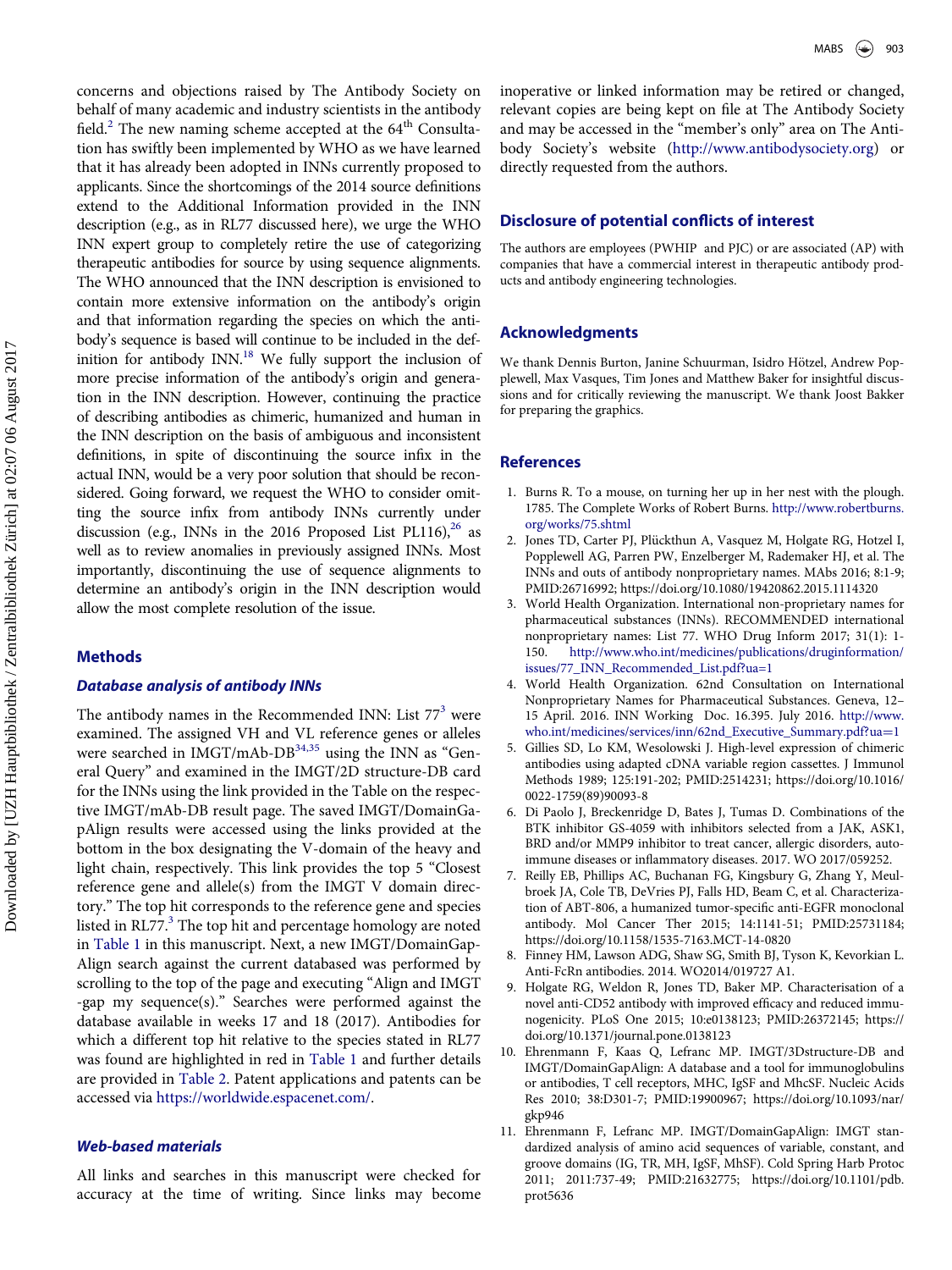- <span id="page-7-28"></span><span id="page-7-14"></span>12. World Health Organization. International nonproprietary names for pharmaceutical substances (INNs). RECOMMENDED international nonproprietary names (Rec. INNs): List 45. WHO Drug Inform 2001; 15(1): 40. [http://www.who.int/medicines/publications/druginforma](http://www.who.int/medicines/publications/druginformation/innlists/RL45.pdf?ua=1)  $tion/innlists/RL45.pdf?ua = 1$  $tion/innlists/RL45.pdf?ua = 1$  $tion/innlists/RL45.pdf?ua = 1$
- <span id="page-7-27"></span><span id="page-7-26"></span><span id="page-7-15"></span>13. World Health Organization. International nonproprietary names for pharmaceutical substances (INNs). RECOMMENDED international nonproprietary names: List 57. WHO Drug Inform 2007; 21:53-83. [http://www.who.int/medicines/publications/druginformation/innlists/](http://www.who.int/medicines/publications/druginformation/innlists/RL57.pdf?ua=1) [RL57.pdf?ua=1](http://www.who.int/medicines/publications/druginformation/innlists/RL57.pdf?ua=1)
- <span id="page-7-16"></span>14. American Medical Association. United States Adopted Name (USAN) Drug Finder. 2017. [https://searchusan.ama-assn.org/](https://searchusan.ama-assn.org/finder/usan/search/*/relevant/1)finder/usan/ [search/](https://searchusan.ama-assn.org/finder/usan/search/*/relevant/1)\*[/relevant/1](https://searchusan.ama-assn.org/finder/usan/search/*/relevant/1)
- <span id="page-7-29"></span><span id="page-7-8"></span>15. Lacy SE, Wu C, Ambrosi DJ, Hsieh CM, Bose S, Miller R, Conlon DM, Tarcsa E, Chari R, Ghayur T, et al. Generation and characterization of ABT-981, a dual variable domain immunoglobulin (DVD-Ig(TM)) molecule that specifically and potently neutralizes both IL-1alpha and IL-1beta. MAbs 2015; 7:605-19; PMID[:25764208; https://doi.org/](https://doi.org/25764208) [10.1080/19420862.2015.1026501](https://doi.org/10.1080/19420862.2015.1026501)
- <span id="page-7-25"></span><span id="page-7-9"></span>16. Garrone P, Djossou O, Fossiez F, Banchereau J. Human monoclonal antibodies against human cytokines and methods of making and using such antibodies. 1995. WO95/14780.
- <span id="page-7-17"></span><span id="page-7-0"></span>World Health Organization. 63rd Consultation on International Nonproprietary Names for Pharmaceutical Substances. Geneva, 18–21 October. 2016. INN Working Doc. 17.408. January 2017. [http://www.](http://www.who.int/medicines/services/inn/63rd_Executive_Summary.pdf?ua=1) [who.int/medicines/services/inn/63rd\\_Executive\\_Summary.pdf?ua](http://www.who.int/medicines/services/inn/63rd_Executive_Summary.pdf?ua=1)=[1](http://www.who.int/medicines/services/inn/63rd_Executive_Summary.pdf?ua=1)
- <span id="page-7-18"></span><span id="page-7-1"></span>18. World Health Organization. Revised monoclonal antibody (mAb) nomenclature scheme. INN Working Doc. 17.416. May 2017. [http://](http://www.who.int/medicines/services/inn/Revised_mAb_nomenclature_scheme.pdf?ua=1) [www.who.int/medicines/services/inn/Revised\\_mAb\\_nomenclature\\_](http://www.who.int/medicines/services/inn/Revised_mAb_nomenclature_scheme.pdf?ua=1) [scheme.pdf?ua](http://www.who.int/medicines/services/inn/Revised_mAb_nomenclature_scheme.pdf?ua=1)=[1](http://www.who.int/medicines/services/inn/Revised_mAb_nomenclature_scheme.pdf?ua=1)
- <span id="page-7-3"></span><span id="page-7-2"></span>19. European Medines Agency. Assessment report. Zinbryta. International non-proprietary name: daclizumab. 2016. EMA/458317/2016. Committee for Medicinal Products for Human Use (CHMP). [http://](http://www.ema.europa.eu/docs/en_GB/document_library/EPAR_-_Public_assessment_report/human/003862/WC500210601.pdf) [www.ema.europa.eu/docs/en\\_GB/document\\_library/EPAR\\_-\\_Publi](http://www.ema.europa.eu/docs/en_GB/document_library/EPAR_-_Public_assessment_report/human/003862/WC500210601.pdf) [c\\_assessment\\_report/human/003862/WC500210601.pdf](http://www.ema.europa.eu/docs/en_GB/document_library/EPAR_-_Public_assessment_report/human/003862/WC500210601.pdf)
- <span id="page-7-19"></span><span id="page-7-4"></span>20. American Medical Association. Monoclonal Antibodies. 2017. [https://](https://www.ama-assn.org/about/monoclonal-antibodies) [www.ama-assn.org/about/monoclonal-antibodies](https://www.ama-assn.org/about/monoclonal-antibodies)
- <span id="page-7-20"></span><span id="page-7-6"></span><span id="page-7-5"></span>21. Robak T, Windyga J, Trelinski J, von Depka Prondzinski M, Giagounidis A, Doyen C, Janssens A, Alvarez-Román MT, Jarque I, Loscertales J, et al. Rozrolimupab, a mixture of 25 recombinant human monoclonal RhD antibodies, in the treatment of primary immune thrombocytopenia. Blood 2012; 120:3670-6; PMID:[22915649; https://](https://doi.org/22915649) [doi.org/10.1182/blood-2012-06-438804](https://doi.org/10.1182/blood-2012-06-438804)
- <span id="page-7-21"></span><span id="page-7-7"></span>22. Food and Drug Administration. Nonproprietary Naming of Biological Products. Guidance for Industry. 2017. U.S. Department of Health and Human Services. Food and Drug Administration. Center for Drug Evaluation and Research (CDER). Center for Biologics Evaluation and Research (CBER). January 2017 Labeling. [https://www.fda.](https://www.fda.gov/downloads/Drugs/GuidanceComplianceRegulatoryInformation/Guidances/UCM459987.pdf) [gov/downloads/Drugs/GuidanceComplianceRegulatoryInformation/](https://www.fda.gov/downloads/Drugs/GuidanceComplianceRegulatoryInformation/Guidances/UCM459987.pdf) [Guidances/UCM459987.pdf](https://www.fda.gov/downloads/Drugs/GuidanceComplianceRegulatoryInformation/Guidances/UCM459987.pdf)
- <span id="page-7-11"></span><span id="page-7-10"></span>23. Institute for Safe Medication Practices. The National Alert Network. Confusion regarding the generic name of the HER2-targeted drug KADCYLA (ado-trastuzumab emtansine). 2013. [https://www.ismp.](https://www.ismp.org/NAN/files/20130417.pdf) org/NAN/fi[les/20130417.pdf](https://www.ismp.org/NAN/files/20130417.pdf)
- <span id="page-7-22"></span><span id="page-7-12"></span>24. World Health Organization. Biological Qualifier An INN Proposal. Programme on International Nonproprietary Names (INNs). 2015. INN Working Doc. 14.342. Rev. Final October 2015. [http://www.who.](http://www.who.int/medicines/services/inn/WHO_INN_BQ_proposal_2015.pdf?ua=1) [int/medicines/services/inn/WHO\\_INN\\_BQ\\_proposal\\_2015.pdf?ua](http://www.who.int/medicines/services/inn/WHO_INN_BQ_proposal_2015.pdf?ua=1)=[1](http://www.who.int/medicines/services/inn/WHO_INN_BQ_proposal_2015.pdf?ua=1)
- 25. Department of Health and Human Services. Food and Drug Adminstration. Nonproprietary naming of biological products; guidance of industry; availability. Federal Register 2017; 82(9):4345-7. [https://](https://www.gpo.gov/fdsys/pkg/FR-2017-01-13/pdf/2017-00694.pdf) [www.gpo.gov/fdsys/pkg/FR-2017-01-13/pdf/2017-00694.pdf](https://www.gpo.gov/fdsys/pkg/FR-2017-01-13/pdf/2017-00694.pdf)
- <span id="page-7-24"></span>26. World Health Organization. International Nonproprietary Names for Pharmaceutical Substances (INN). Proposed INN: List 116. WHO Drug Inform 2016; 30(4):605-710. [http://www.who.int/medicines/pub](http://www.who.int/medicines/publications/druginformation/innlists/PL116.pdf?ua=1) [lications/druginformation/innlists/PL116.pdf?ua=1](http://www.who.int/medicines/publications/druginformation/innlists/PL116.pdf?ua=1)
- <span id="page-7-23"></span><span id="page-7-13"></span>27. World Health Organization. International Nonproprietary Names (INN) for biological and biotechnological substances (a review). 2014. WHO/EMP/RHT/TSN/2014.1. [http://www.who.int/medicines/serv](http://www.who.int/medicines/services/inn/BioRev2014.pdf?ua=1) [ices/inn/BioRev2014.pdf?ua](http://www.who.int/medicines/services/inn/BioRev2014.pdf?ua=1)=[1](http://www.who.int/medicines/services/inn/BioRev2014.pdf?ua=1)
- 28. World Health Organization. The use of stems in the selection of International Nonproprietary Names (INN) for pharmaceutical substances. 2013. WHO/EMP/RHT/TSN/2013.1. [http://www.who.int/medicines/](http://www.who.int/medicines/services/inn/StemBook_2013_Final.pdf?ua=1) [services/inn/StemBook\\_2013\\_Final.pdf?ua](http://www.who.int/medicines/services/inn/StemBook_2013_Final.pdf?ua=1)=[1](http://www.who.int/medicines/services/inn/StemBook_2013_Final.pdf?ua=1)
- 29. Reichert JM. Therapeutic monoclonal antibodies approved or in review in the European Union or the United States. 2017. [http://www.](http://www.antibodysociety.org/news/approved-antibodies/) [antibodysociety.org/news/approved-antibodies/](http://www.antibodysociety.org/news/approved-antibodies/)
- 30. World Health Organization. International non-proprietary names. WHO Drug Inform 2009; 23:193-9. [http://www.who.int/medicines/](http://www.who.int/medicines/publications/druginformation/issues/DrugInfo09_Vol23-3.pdf?ua=1) [publications/druginformation/issues/DrugInfo09\\_Vol23-3.pdf?ua=1](http://www.who.int/medicines/publications/druginformation/issues/DrugInfo09_Vol23-3.pdf?ua=1)
- 31. World Health Organization. Guidelines on the Use of INNs for Pharmaceutical Substances. 1997. WHO/PHARMS/NOM 1570. [http://apps.who.](http://apps.who.int/iris/bitstream/10665/63779/1/WHO_PHARM_S_NOM_1570.pdf) [int/iris/bitstream/10665/63779/1/WHO\\_PHARM\\_S\\_NOM\\_1570.pdf](http://apps.who.int/iris/bitstream/10665/63779/1/WHO_PHARM_S_NOM_1570.pdf)
- 32. American Medical Association. Naming Biologics. 2017. [https://www.](https://www.ama-assn.org/about/naming-biologics) [ama-assn.org/about/naming-biologics](https://www.ama-assn.org/about/naming-biologics)
- 33. American Medical Association. New Monoclonal Antibody Rules. 2017. [https://www.ama-assn.org/sites/default/](https://www.ama-assn.org/sites/default/files/media-browser/public/usan/2015-mab-rules_0.pdf)files/media-browser/pub [lic/usan/2015-mab-rules\\_0.pdf](https://www.ama-assn.org/sites/default/files/media-browser/public/usan/2015-mab-rules_0.pdf)
- The International Immunogenetics Information System. IMGT/mAb-DB query page. 2017. <http://www.imgt.org/mAb-DB/query>
- 35. Poiron C, Wu Y, Ginestoux C, Ehrenmann F, Duroux P, Lefranc MP. IMGT/mAb-DB: The IMGT® database for therapeutic monoclonal antibodies. 2010. [http://www.imgt.org/IMGTposters/SFI2010\\_IMGT](http://www.imgt.org/IMGTposters/SFI2010_IMGTmAb-DB.pdf) [mAb-DB.pdf](http://www.imgt.org/IMGTposters/SFI2010_IMGTmAb-DB.pdf)
- 36. Yuan J, Qu X, Lin J, Ye X, Cao G, Tao W, Zhang L, Zhang L, Yang L. PD-1 antibody, antigen-binding fragment thereof, and medical application thereof. 2016. US2016/0376367.
- 37. Rollins S, Alvarez R, Rother R, Kawar Z, Mcever R. Anti-P-selectin antibodies and methods of their use and identification. 2012. WO2012/088265.
- 38. Bhinder TK, Ford SK, Gemaschewski V, Lewis AP, Pepys MB. Antigen binding proteins specific for serum amyloid P component. 2011. WO2011/107480.
- 39. Russo AF, Kaiser E, Recober A, Kuburas A, Raddant AC, Kovacevich BR, Latham JA, Smith JTL, Garcia-Martinez LF. Use of anti-CGRP or anti-CGRP-R antibodies or antibody fragments to treat or prevent chronic and acute forms of diarrhea. 2012. WO2012/162253.
- 40. Poulsen KT, Shelton DL, Zeller J, Machin I, Corradini L. Methods for treating chronic pain. 2016. US 9,328,167 B1.
- 41. Hamann PR, Hinman LM, Hollander I, Beyer CF, Lindh D, Holcomb R, Hallett W, Tsou HR, Upeslacis J, Shochat D, et al. Gemtuzumab ozogamicin, a potent and selective anti-CD33 antibody-calicheamicin conjugate for treatment of acute myeloid leukemia. Bioconjug Chem 2002; 13:47-58; PMID:[11792178; https://doi.org/10.1021/bc010021y](https://doi.org/10.1021/bc010021y)
- 42. Bebbington CR, Yarranton GT, Palath V. Treatment of leukemias and chronic myeloproliferative diseases with antibodies to EPHA3. 2010. WO2010/102244.
- 43. Gurney AL, Bond CJ. RSPO3 binding agents and uses thereof. 2014. WO2014/012007.
- 44. Cardillo TM, Govindan SV, Sharkey RM, Trisal P, Goldenberg DM. Humanized anti-Trop-2 IgG-SN-38 conjugate for effective treatment of diverse epithelial cancers: Preclinical studies in human cancer xenograft models and monkeys. Clin Cancer Res 2011; 17:3157-69; PMID:[21372224; https://doi.org/10.1158/1078-0432.CCR-10-2939](https://doi.org/10.1158/1078-0432.CCR-10-2939)
- 45. Wang J, Goetsch L, Tucker L, Zhang Q, Gonzalez A, Vaidya KS, Oleksijew A, Boghaert E, Song M, Sokolova I, et al. Anti-c-Met monoclonal antibody ABT-700 breaks oncogene addiction in tumors with MET amplification. BMC Cancer 2016; 16:105; PMID[:26879245; https://](https://doi.org/26879245) [doi.org/10.1186/s12885-016-2138-z](https://doi.org/10.1186/s12885-016-2138-z)
- 46. Wang J, Anderson MG, Oleksijew A, Vaidya KS, Boghaert ER, Tucker L, Zhang Q, Han EK, Palma JP, Naumovski L, et al. ABBV-399, a c-Met antibody-drug conjugate that targets both MET-amplified and c-Met-overexpressing tumors, irrespective of MET pathway dependence. Clin Cancer Res 2017; 23:992-1000; PMID[:27573171; https://](https://doi.org/27573171) [doi.org/10.1158/1078-0432.CCR-16-1568](https://doi.org/10.1158/1078-0432.CCR-16-1568)
- 47. Hudziak RM, Lewis GD, Winget M, Fendly BM, Shepard HM, Ullrich A. p185HER2 monoclonal antibody has antiproliferative effects in vitro and sensitizes human breast tumor cells to tumor necrosis factor. Mol Cell Biol 1989; 9:1165-72; PMID[:2566907; https://doi.org/](https://doi.org/2566907) [10.1128/MCB.9.3.1165](https://doi.org/10.1128/MCB.9.3.1165)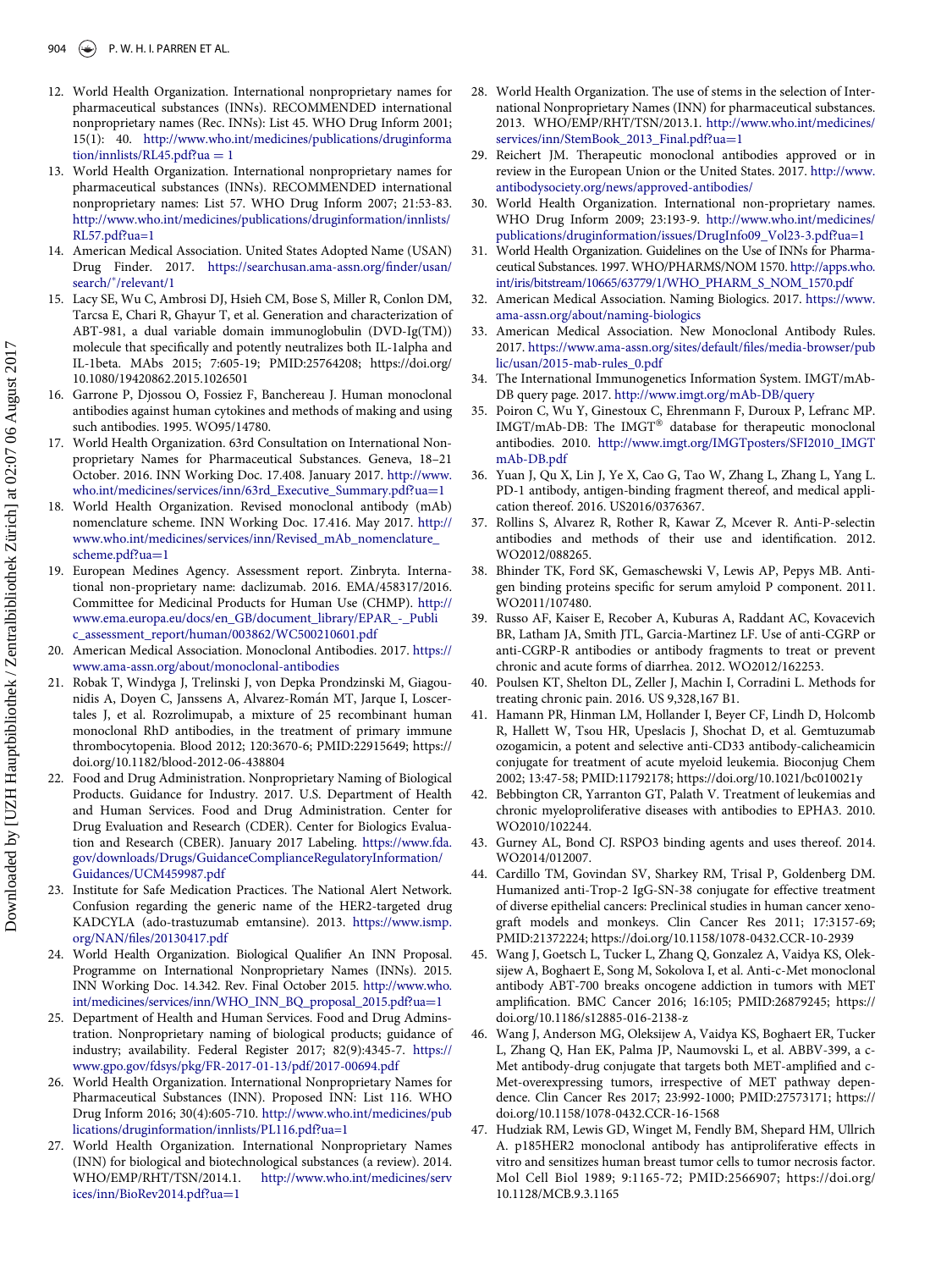- <span id="page-8-0"></span>48. Zhang L, Liu J, Cao G, Sun P. IL17A binding agent and uses thereof. 2016. US2016/0289321.
- <span id="page-8-1"></span>49. Sommer A, Kopitz C, Schatz CA, Nising CF, Mahlert C, Lerchen HG, Stelte-Ludwig B, Hammer S, Greven S, Schuhmacher J, et al. Preclinical efficacy of the Auristatin-based antibody-drug conjugate BAY 1187982 for the treatment of FGFR2-positive solid tumors. Cancer Res 2016; 76:6331-9; PMID:[27543601; https://doi.org/10.1158/0008-](https://doi.org/10.1158/0008-5472.CAN-16-0180) [5472.CAN-16-0180](https://doi.org/10.1158/0008-5472.CAN-16-0180)
- <span id="page-8-2"></span>50. Yamazaki Y, Urakawa I, Yoshida H, Yamashita T, Shimada T, Hasegawa H. anti-FGF23 antibody and a pharmaceutical composition comprising the same. 2011. US 7,883,705 B2.
- <span id="page-8-3"></span>51. Towne JE, Cheng JD, O'Neill JC, Zhang L, Sun Y, Cerne H, Piper DE, Ketchem RR. Human IL23 antigen binding proteins. 2014. US 8,722,033 B2.
- 52. Kock K, Pan WJ, Gow JM, Horner MJ, Gibbs JP, Colbert A, Goletz TJ, Newhall KL, Rees WA, Sun Y, et al. Preclinical development of AMG 139, a human antibody specifically targeting IL-23. Br J Pharmacol 2015; 172:159-72; PMID:[25205227; https://doi.org/10.1111/bph.12904](https://doi.org/10.1111/bph.12904)
- <span id="page-8-4"></span>53. Shabanzadeh AP, Tassew NG, Szydlowska K, Tymianski M, Banerjee P, Vigouroux RJ, Eubanks JH, Huang L, Geraerts M, Koeberle PD, et al. Uncoupling Neogenin association with lipid rafts promotes neuronal survival and functional recovery after stroke. Cell Death Dis 2015; 6: e1744; PMID:[25950474; https://doi.org/10.1038/cddis.2015.109](https://doi.org/10.1038/cddis.2015.109)
- <span id="page-8-5"></span>54. Willuda J, Linden L, Lerchen HG, Kopitz C, Stelte-Ludwig B, Pena C, Lange C, Golfier S, Kneip C, Carrigan PE, et al. Preclinical anti-tumor efficacy of BAY 1129980 - a novel Auristatin-based Anti-C4.4A (LYPD3) antibody-drug conjugate for the treatment of non-small cell lung cancer. Mol Cancer Ther 2017; 16:893-904; PMID:[28292941; https://doi.org/10.1158/1535-7163.MCT-16-0474](https://doi.org/10.1158/1535-7163.MCT-16-0474)
- <span id="page-8-6"></span>55. Salfeld JG, Allen DJ, Hoogenboom HRJM, Kaymakcalan Z, Labkovsky B, Mankovich JA, McGuinness BT, Roberts AJ, Sakorafas P, Schoenhaut D, et al. Human antibodies that bind human  $TNF\alpha$ . 2001. US 6,258,562 B2.
- 56. Hsieh C-M, Cuff C, Tarcsa E, Hugunin M. Discovery and characterization of ABT-122, an anti-TNF/IL17 DVD-Ig molecule as potential therapeutic candidate for rheumatoid arthritis. Abstract number 1421. Arthritis Rheumatism 2013; 65:abstract 4676. [http://acrabstracts.org/](http://acrabstracts.org/abstract/discovery-and-characterization-of-abt-122-an-anti-tnfil-17-dvd-ig-molecule-as-a-potential-therapeutic-candidate-for-rheumatoid-arth) [abstract/discovery-and-characterization-of-abt-122-an-anti-tn](http://acrabstracts.org/abstract/discovery-and-characterization-of-abt-122-an-anti-tnfil-17-dvd-ig-molecule-as-a-potential-therapeutic-candidate-for-rheumatoid-arth)fil-17-dvd[ig-molecule-as-a-potential-therapeutic-candidate-for-rheumatoid-arth](http://acrabstracts.org/abstract/discovery-and-characterization-of-abt-122-an-anti-tnfil-17-dvd-ig-molecule-as-a-potential-therapeutic-candidate-for-rheumatoid-arth)
- <span id="page-8-7"></span>57. Gurnett-Bander A, Perez-Caballero D, Sivapalasingam S, Duan X, MacDonald D. Human antibodies to respiratory syncytial virus F protein and methods of use thereof. 2016. US 9,447,173 B2.
- <span id="page-8-8"></span>58. Fisher TS, Kamperschroer C, Oliphant T, Love VA, Lira PD, Doyonnas R, Bergqvist S, Baxi SM, Rohner A, Shen AC, et al. Targeting of 4-1BB by monoclonal antibody PF-05082566 enhances T-cell function and promotes anti-tumor activity. Cancer Immunol Immunother 2012; 61:1721-33; PMID[:22406983; https://doi.org/10.1007/s00262-012-1237-1](https://doi.org/10.1007/s00262-012-1237-1)
- <span id="page-8-9"></span>59. Gearing DP, Virtue ER, Gearing RP, Drew AC. A fully caninised anti-NGF monoclonal antibody for pain relief in dogs. BMC Vet Res 2013; 9:226; PMID[:24206926; https://doi.org/10.1186/1746-6148-9-226](https://doi.org/10.1186/1746-6148-9-226)
- 60. World Health Organization. 64th Consultation on International Nonproprietary Names for Pharmaceutical Substances. Geneva, 4–7 April. 2017. In Preparation. [http://www.who.int/medicines/services/inn/](http://www.who.int/medicines/services/inn/meetings/en/) [meetings/en/](http://www.who.int/medicines/services/inn/meetings/en/)

### Appendix. The INN source infix explained

The WHO provides International Nonproprietary Names (INNs) to therapeutic antibodies.[27,28](#page-7-23) A complete and current list of INNs for therapeutic antibodies approved or under regulatory review in the US and EU can be found on The Antibody Society's website.<sup>[29](#page-7-26)</sup> The INN is composed of a random, unique prefix of several syllables, a first infix (substem A), which is defined by the target, and second infix (substem B), which is defined by the source, and the suffix (stem) - $mab$ <sup>[27](#page-7-23)</sup> The source infixes were developed during  $1991-1993$ ,<sup>[30](#page-7-27)</sup> and, although definitions were refined over the years, the delineations between

the various categories remained the same until 2014 (see Fig.  $1$ ).<sup>[28,31](#page-7-28)</sup> The most common infix indicating the source are:- $o$ - for all mouse sequence-derived antibodies,  $-u$ - for all human sequence-derived antibodies, -xi- for antibodies in which the mouse-derived variable region were combined with a human constant region (variable domain exchange) and -zufor antibodies in which the mouse-derived complementarity determining regions were combined with a human variable region framework and human constant region. The origin of the antibody or the technology used to generate the therapeutic antibody defined the infix unequivocally in the early years.

Progress in antibody technologies, however, has increasingly blurred boundaries between the various source categories, resulting in an antibody landscape consisting of a continuum of sequences. Through these advances, therapeutic antibodies with the characteristics that are required for modern biopharmaceuticals can be generated with sequences derived from a myriad of *in vitro* and *in vivo* technologies, distinct animal species and transgenic animals or even fully synthetic sources. These further changes include the introduction of defined point mutations for optimizing binding, the mitigation of manufacturability and developability liabilities (such as replacing amino acids prone to undesired post-translation modifications) and the removal of T-cell epitopes (to lower the antibody's immunogenicity risk profile). Finally, many technologies to optimize the therapeutic antibodies' functionality are being applied (see [Fig. 2\)](#page-4-1). The existing nomenclature system, therefore, was becoming outdated, which was a challenge that the WHO INN expert group attempted to address by developing novel infix definitions.

The WHO updated definitions for the source infix released in  $2014^{27}$  handled the distinction between chimeric antibodies and humanized antibodies in a novel and unprecedented way. The new definitions included a sequence alignment procedure whereby the source infixes were now defined by the sequence of the end product and not their factual origin. In 2015, the INN expert group clarified that alignments need to be performed by using the IMGT/DomainGapAlign tool.<sup>10,11</sup> The -xi- or -zu- infix is determined via the alignment of the amino acid sequence encoded by the V-gene only (i.e., FR1 through FR3 for the heavy chain (VH) and FR1 through CDR3 for the light chain (VL)) to the IMGT sequence reference database. The top hit(s) determine the closest species. For a humanized antibody, the first hit for "Closest reference gene and allele(s) from the IMGT V domain" in the DomainGapAlign result therefore should be a human sequence. A first hit on the list with any other species designates a chimeric antibody. Although this sounds easy in theory, execution is less straightforward. In cases where multiple sequences have similar scores, such as for example where 'human' is second or third to 'macaque' with only small deviations in the percentage homology score, the designation 'humanized' may still be provided by WHO. However, since precise cut-offs have not been disclosed, it is no longer possible for stakeholders to unambiguously predict the source designation that will be provided in the INN. The procedure therefore lacks transparency and consistency. Remarkably, no definitions for determining the human -u- source infix have been provided, and its designation therefore still hinges on the origin of the antibody's variable domains in a human sequence library of some sort, and relies on information provided